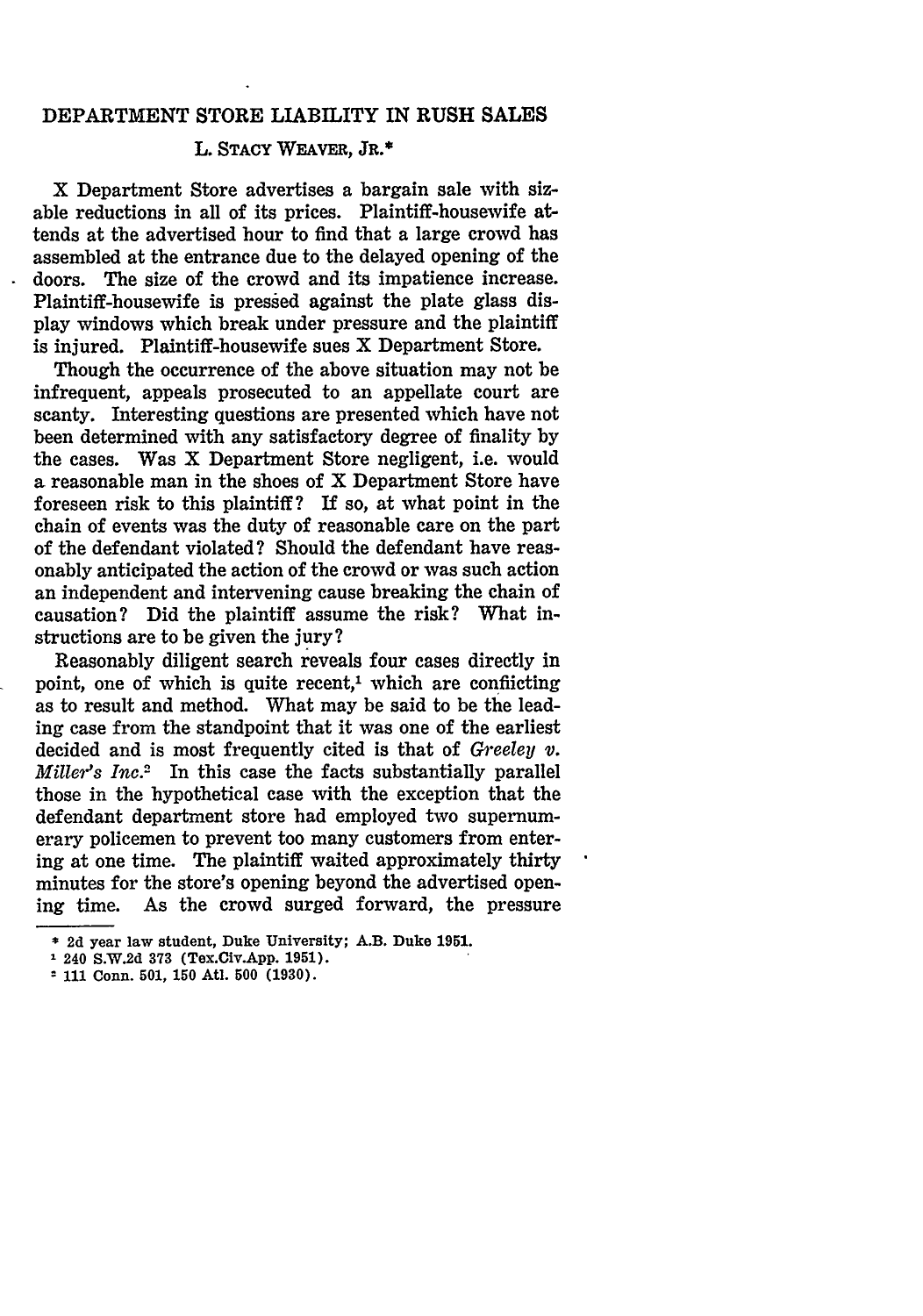against the display windows caused them to break and the falling glass injured the plaintiff. The plaintiff made a threefold claim of negligence on the part of'the defendant department store: **(1)** that the defendant knew or should have known that the advertisement would draw a large number of people to the store and that so large a number in the entrance, in close proximity to the plate glass windows, might break them unless there were barriers of protection; (2) that the failure to open the doors at the specified hour caused the crowd to be restless thereby increasing the danger; **(3)** that the defendant saw or should have seen the crowd pressing, but despite this failed to open the doors or to take any other measures to protect the prospective customers from the danger of the breaking windows. In the lower court a verdict was directed for the defendant The appellate court reversed saying that the jury might reasonably have found these additional facts: that the defendant should have known that the late opening of the store would increase the number of people waiting; that it in fact knew or should have known that those in the entranceway "could not well withstand the pressure of the throng behind them or govern the direction in which they went":<sup>3</sup> that it knew or should have known that the windows would break if subjected to severe pressure.

"Although the defendant knew or should have known this condition, it failed to make any effort to control the crowd or to open its doors and thus avoid or lessen the danger liable to arise out of this condition. The control of this situation was in its own hands, and it failed entirely to exercise it in a reasonable way."<sup>4</sup>

The court seems to say here that the defendant should have not only anticipated the crowd but also the risk of its actions towards this class of plaintiffs. It held that if there were no contributory negligence, the jury could have found the negligence of the defendant to be the proximate cause of the injury to the plaintiff. The court further indicated that

*Supra* at note **3.**

*Supra,* note 2 at **501.**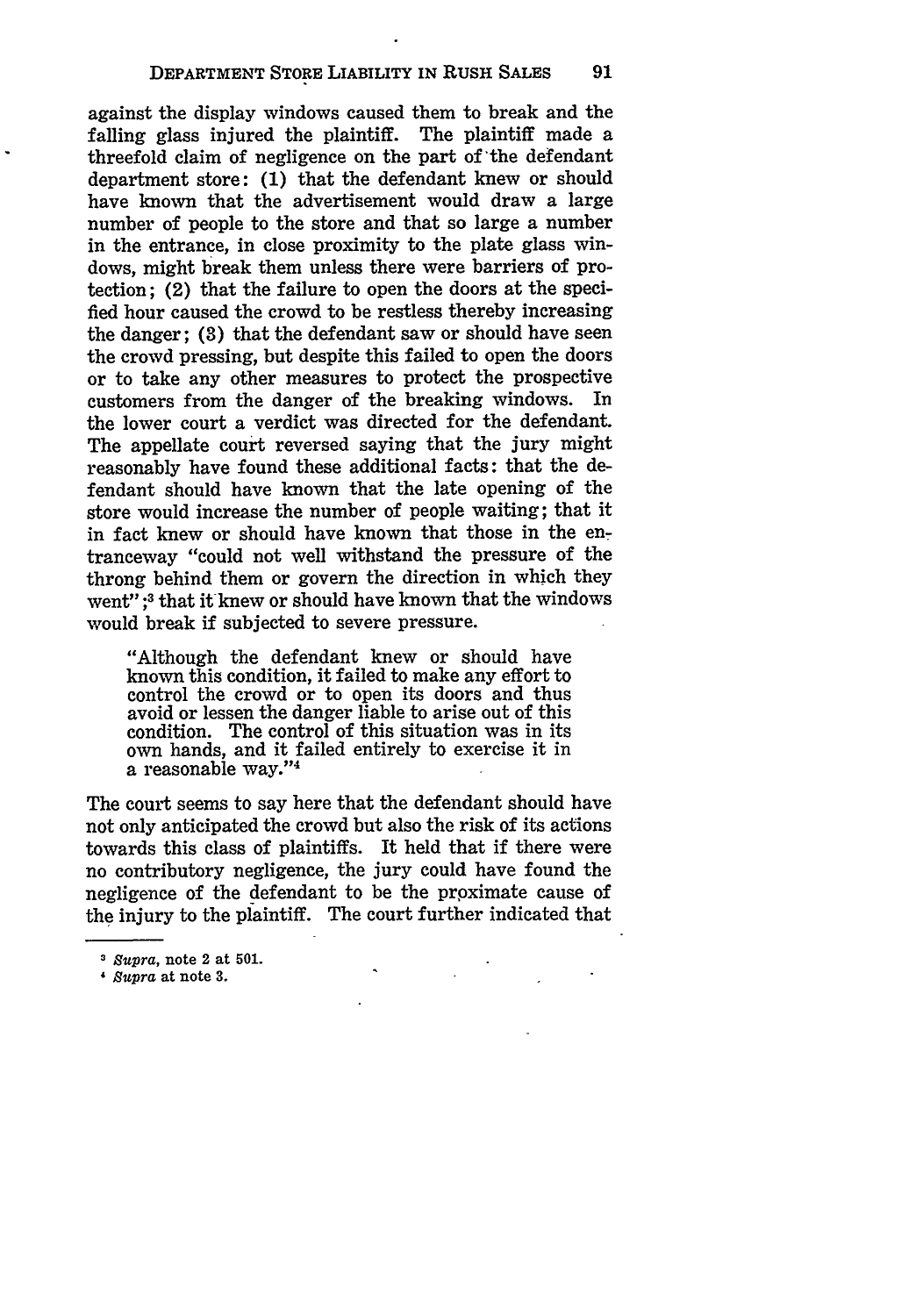the facts in evidence did not justify a conclusion of negligence from the failure to barricade the windows.

An identical case, solely from the standpoint of the factual situation, arose in Texas three years later in *Rincon v. Berg Co.5* There the plaintiff was injured under similar circumstances and made several allegations of the defendant's negligence. The case was submitted to the jury on twelve special issues only one of which was relevant to the defendant's negligence.

"Do you find from a preponderance of the evidence it was negligent on the part of the said Berg Company to fail to have said windows boarded up or take other precautions for the safety of parties seeking to attend the sale then in progress? $i^{n_6}$ 

The effect of the jury's verdict was that the accident was not unavoidable and that the failure to board the windows or take other precautions was negligence on the part of the defendant. The trial judge rendered judgment n. o. v. for the defendant. As only one issue was submitted, the appellate court did not discuss the defendant's contention of assumption of risk and contributory negligence of the plaintiff, as such, but confined its discussion to proximate cause. Making reference to an evidently long-standing and revered definition of proximate cause **by** an earlier Texas court, the court continued,

"A party should not be held responsible for the consequences of an act which ought not reasonably to have been foreseen? In other words, it ought not be deemed negligence to do or to fail to do an act when it was not anticipated, and should not have been anticipated, that it would result in injury to anyone."7

Applying this to the case under consideration, the court asked,

"Can it be said that the Berg Company could have reasonably foreseen that, if it failed to board up

**<sup>4 60</sup> S.W.2d 811 (Tex.Civ.App. 1933).**

*<sup>6</sup>* Supra, **note 5 at 813.**

**<sup>7</sup>** *Supra,* **note 5 at 814.**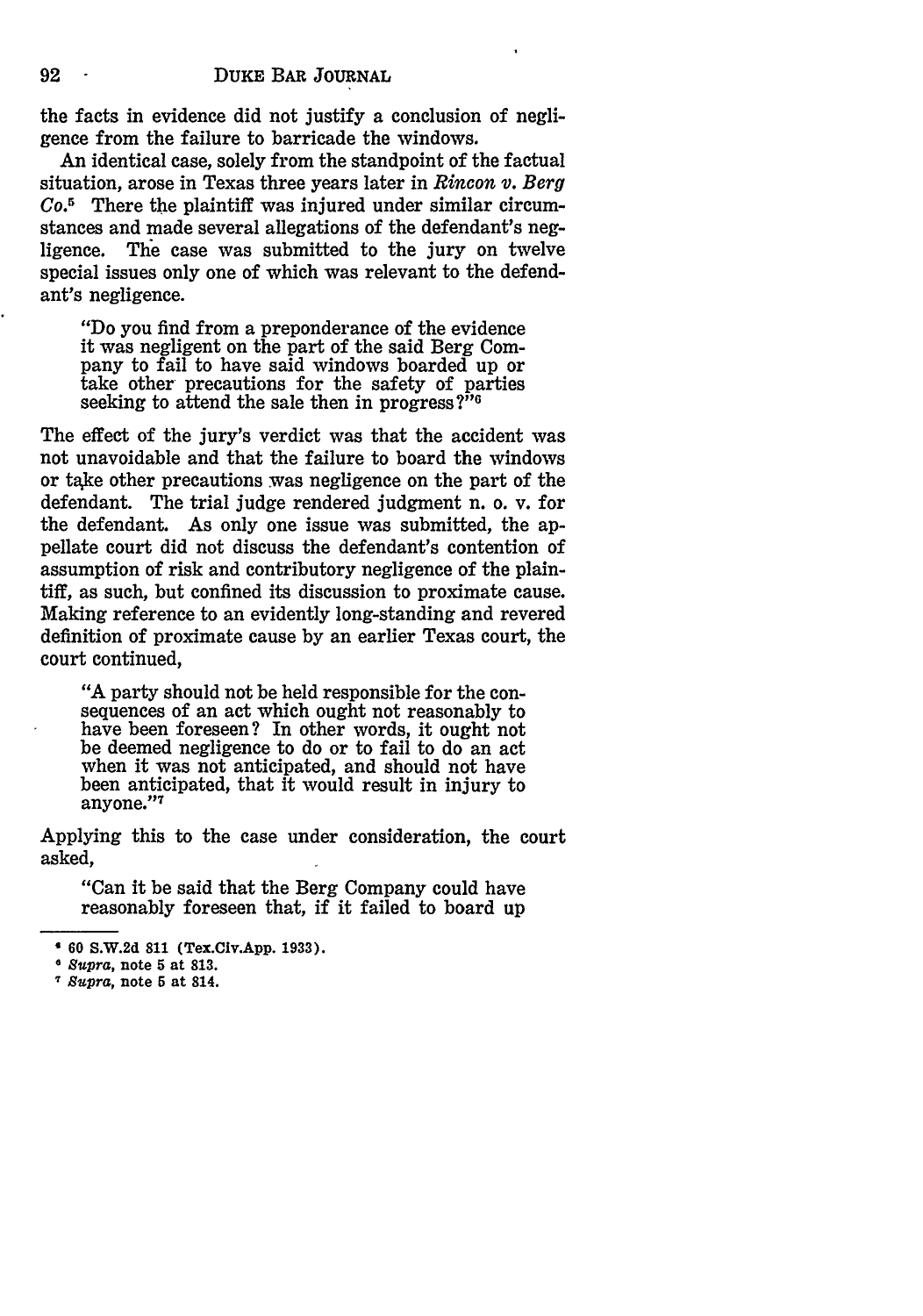its display windows, a crowd would come to attend the sale, the members of which would become so impatient that they would push other members against the display windows in the entrance, thereby injuring them? We think not."<sup>8</sup>

The court distinguished the *Greeley* case on two grounds: (1) that there was in that case a pleading of a failure to open the doors in time and that the defendant failed to open the doors after it saw the crowd pressing against the windows (which was not alleged in the *Rincon* case); and (2) that the court held there that the facts would not support a conclusion of the defendant's negligence on the failure to barricade alone. On that basis (as the failure to barricade was the only issue submitted), the *Rincon* case does not appear to be inconsistent with the *Greeley* case.

Still three years later in the District of Columbia came the case of *Schwartman v. Lloyd.9* There the plaintiff arrived one half hour after the sale had started. A crowd had gathered outside the defendant department store and customers were being allowed to enter seven or eight at a time by the defendant's agents. Each time there was a surge, one of which cracked the display windows and pitched the plaintiff forward on the ground cutting her legs. The resulting disturbance caused premature birth of a child, attempts at suicide, and confinement in a hospital and her home. The plaintiff alleged that the defendant was negligent and that such negligence was the proximate cause of the plaintiff's injury in that: (1) the defendant failed to protect the windows when the defendant or its agents saw, or by the exercise of reasonable care could have seen the crowd pressing against the display windows; (2) that the defendant failed to prevent the breaking of the windows after it saw or by the exercise of reasonable care should have seen the windows breaking. There was no affirmative plea of defense and the defendant's motion for a directed verdict was denied. The reviewing court held for the plaintiff who relied a great deal on the *Greeley* case. The defendant pointed out

*Supra* **at note 7.**

**<sup>82</sup> F.2d 822 (D.C.Cir. 1936).**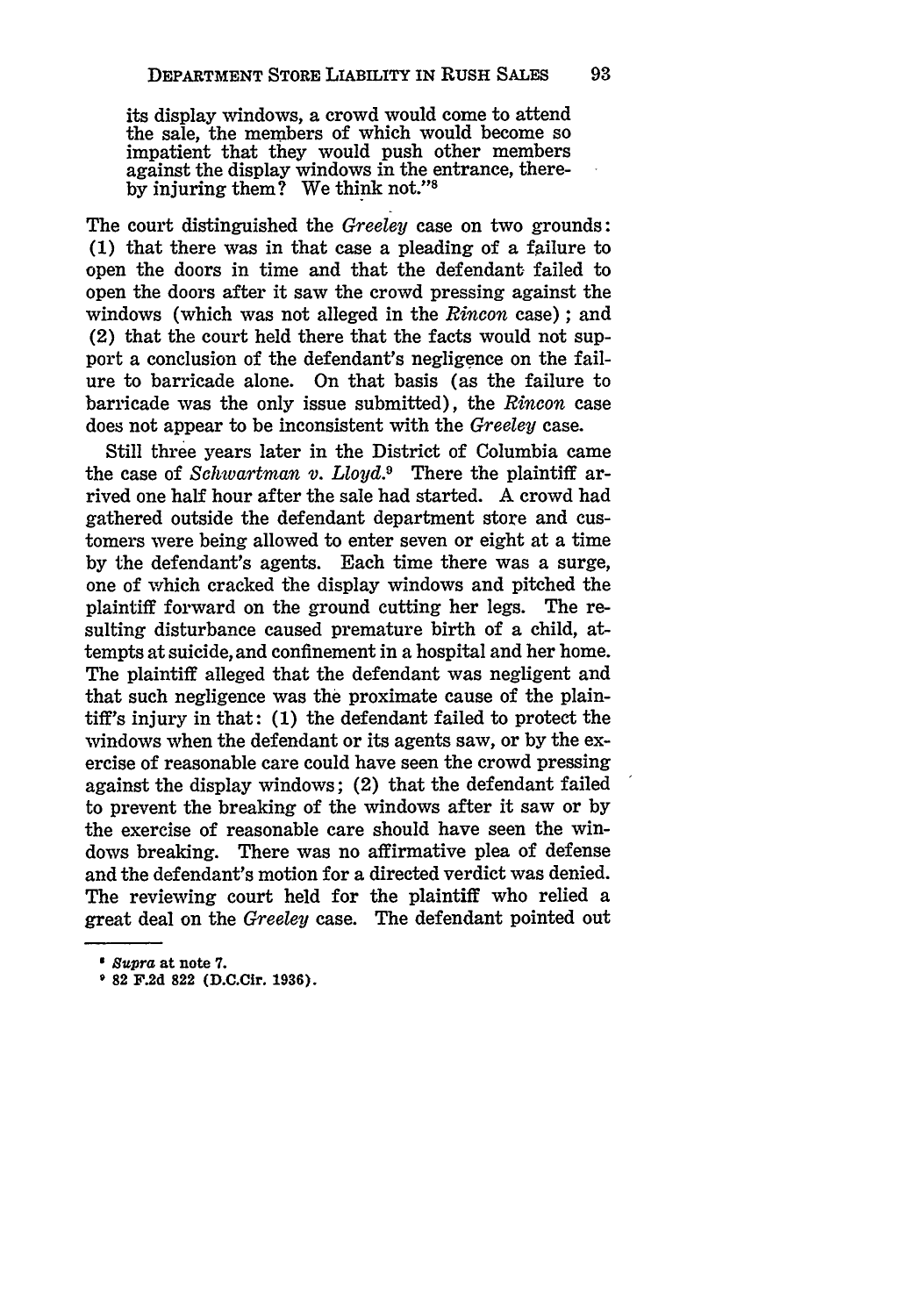that the court there had rejected a conclusion of the defendant's negligence on the issue of barricading the windows. Said the court,

"But we think this statement, taken in connection with the whole of the case, meant only that the failure to place barriers would not alone have justified a conclusion of negligence if other reasonable means to prevent injury had been used **by** the defendant."<sup>10</sup>

The ground of the court's decision was not that it was negligence on the part of the department store to attract a crowd to its store and it accordingly purported to lay down no rule prohibiting these sales, but it based its decision on the manner in which the attracted crowd was held and handled. It held that evidence showing that the flow of the crowd is dammed without warnings, barricades, or guards was sufficient to enable a reasonable jury to find the defendant negligent.<sup>11</sup>

The most recent decision involving this situation was also decided in Texas: *Fair Stores v. Lane.12* The plaintiff broke her leg under circumstances identical with the previous cases. She alleged the defendant was negligent in eight specific instances to which the defendant answered that the injury was due to the action of third persons, the plaintiff's negligence, and that the accident was unavoidable. Upon submission of the case to the jury, the defendant was found to have committed four acts of negligence which were the proximate cause of the plaintiff's injury: **(1)** failure of the defendant's agents to properly police the premises; (2) failure to open doors at the advertised time; **(3)** failure to rope off the entrance; (4) and failure to have its agents police and keep the crowd from pushing. Judgment was rendered for the plaintiff. The appellate court reversed utilizing the medium of proximate cause. The court purported to follow the *Rincon* case indicating that the action of the crowd Was a new and independent cause of the plaintiff's injuries. It

**<sup>10</sup>** Suzpra, note **9** at **825.**

SSupra, note **9** at **827.**

**<sup>12</sup>** *Supra* at note **1.**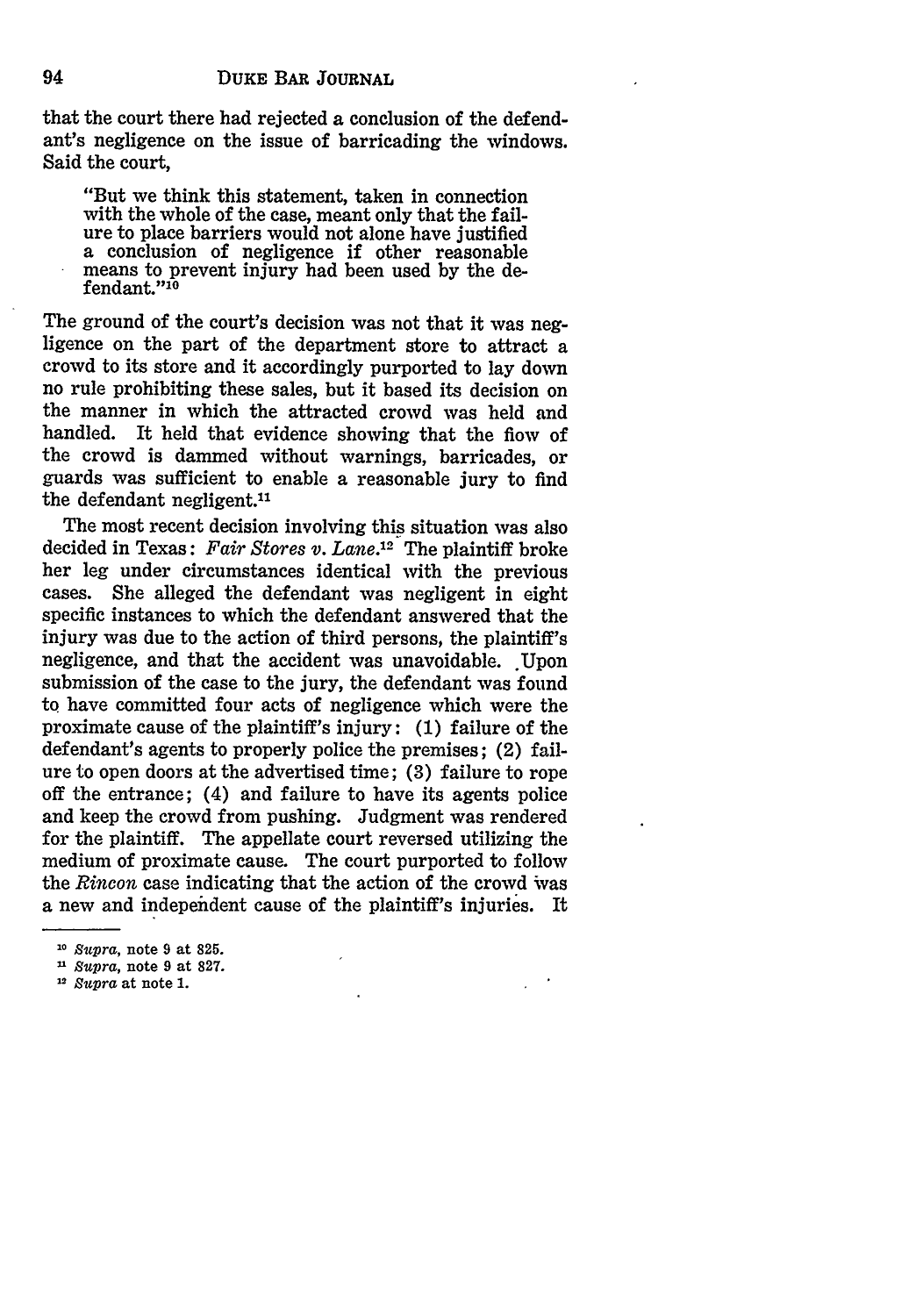concluded, "As far as this record is concerned, Mrs. Lane's injuries are not the natural and probable result of the appellant's negligent act or omission."<sup>13</sup> Again a court was called on to consider the Greeley case. It was distinguished on the ground that there the jury found that the defendant knew or should have known that a disorderly crowd would press the plaintiff against the door, or some other object, in such a way as to break the plaintiff's leg whereas there was no such finding in the case under consideration.<sup>14</sup>

Section **281** of the Restatement of the Law of Torts states the elements of a cause of action for negligence:

"The actor is liable for an invasion of an interest of another, if:

- (a) the interest invaded is protected against unintentional invasion, and
- **(b)** the conduct of the actor is negligent with respect to such interest or any other similar interest of the other which is protected against unintentional invasion, and
- **(c)** the actor's conduct is a legal cause of the invasion, and
- **(d)** the other has not so conducted himself as to disable himself from bringing an action for such invasion."

The attempt to resolve the cases under consideration in terms of legal or proximate causation merely serves to obscure the real issues. Under the Restatement analysis the only elements necessary to establish liability for negligence which are genuinely in doubt are whether the defendant was negligent and whether the plaintiff conducted himself, or as is more typically **the** case, herself, so as to be unable to maintain an action. There is no real question of legal causation because if the defendant was negligent at all his negligence consisted of creating an unreasonable risk of the particular type of injury which the plaintiff sustained.<sup>15</sup>

**<sup>3</sup>** Supra, note **1** at **377.**

<sup>&</sup>lt;sup>24</sup> A dubious distinction in view of the verdict of the lower court in this case.

**<sup>13</sup>** See comment e to section **281** of the Restatement of Torts.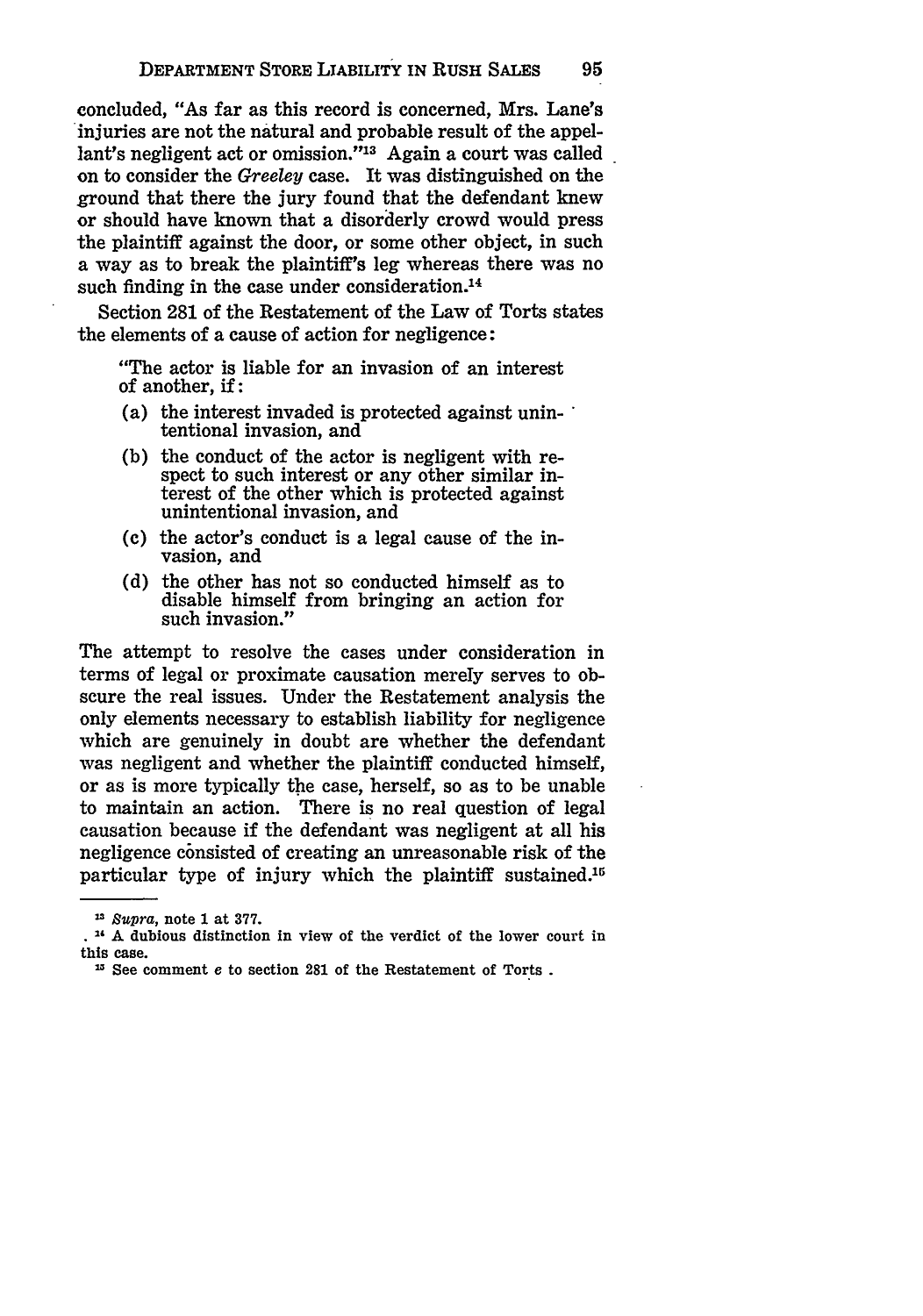When the injury which occurs is the particular hazard which makes the defendant's conduct negligent, it is clear that it must be a proximate consequence of such negligence. Otherwise a court would be confronted with the anomalous situation of holding that the defendant was negligent because he created the risk of a particular hazard, but that he was not liable when the very injury which made his conduct negligent actually eventuated.

In attempting to analyze whether the defendant has been negligent in these cases it will be helpful to consider just what the defendant did (or failed to do) which may be held to have created an unreasonable risk of injury. Typically, one of the plaintiff's allegations is that the defendant was negligent in failing to open the doors at the advertised hour with knowledge of the nature of the crowd gathered. It would seem that something less than a reasonable man seeing the crowd jamming against the display windows, would realize that by not opening the doors some one of its members might be injured. The verdicts returned in these cases sustain this contention.<sup>16</sup> The same factors seem to underlie allegations of the defendant's negligence in failing to give some warning to the crowd or to have its agents police the premises. At least, a jury question is presented. The *Lane* case referred to the act of the crowd as the proximate cause of the plaintiff's injuries. The decision might better be based on the negligence issue since proximate cause in this type of case where the hazard which occurred was the particular hazard which would have made the defendant's conduct negligent is scarcely open to serious question.

However, whether failure to barricade the display windows is negligence is another matter. All these cases hold that this alone is insufficient evidence of a similarly situated defendant's negligence. Such a conclusion appears sound since risk to the plaintiff could be eliminated by proper policing or less onerous means. Though a reasonable man

<sup>&</sup>lt;sup>16</sup> At this point the magnitude of the risk created must be weighed against the social utility of the conduct of the defendant. It seems reasonable to conclude that bargain sales in department stores are not socially desirable to the extent that their privilege is complete.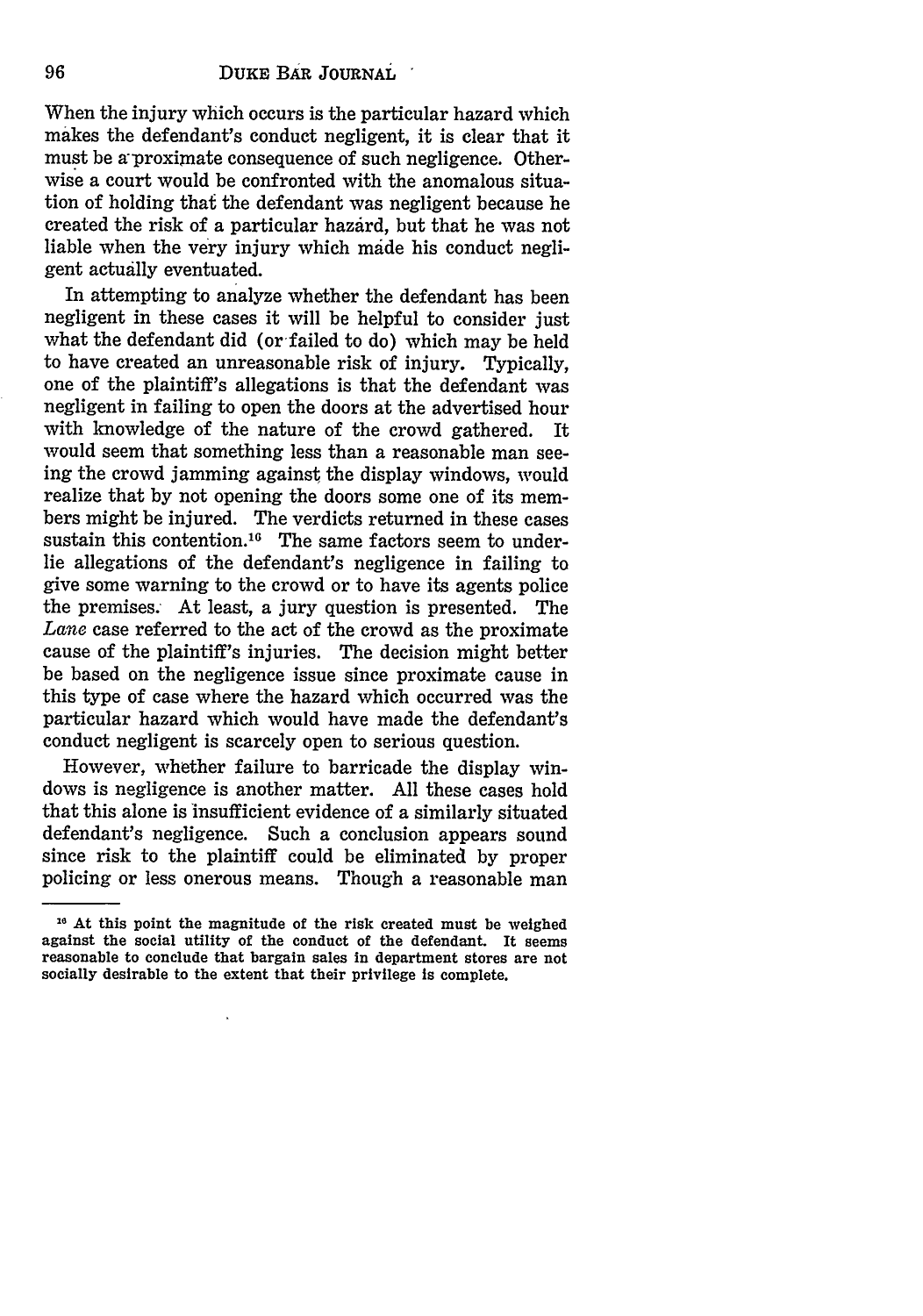might foresee injury to someone in the crowd after it has gathered and its conduct is such that a reasonable man would take some affirmative steps to assure the safety of its members, the courts have been unwilling to require the defendant to barricade.17 The court in the *Rincon* case, purporting to base its decision solely on the issue of barricading, might have held as a matter of law that this was not negligence and avoided the confusion of the new and independent cause argument.

The plaintiff-housewife, then, would appear to make out a case of actionable negligence providing she has not disabled herself within the meaning of (d) under section 281 of the Restatement of Torts. The most probable bar to the plaintiff's recovery would seem to be the doctrine of assumption of risk,<sup>18</sup> however, contributory negligence has also been utilized by the defendant in these cases.<sup>19</sup> The former is based on the consent of the plaintiff and the only possible basis for a reasonable contention that the plaintiff in these cases gave her consent to relieve the defendant of liability would be by implication from her conduct. *Schwartzman v. Lloyd* held that "the public assumes the ordinary risks of ordinary crowds."<sup>20</sup> Generally, however, there must be full knowledge and appreciation of the risk and a voluntary encountering of it by the plaintiff.<sup>21</sup> This was not true in these cases.

Much of the confusion in these cases seems to have resulted from a failure of the plaintiff attorneys to specifically indicate the defendant's negligence. The cases have made a differentiation. To allege that the defendant was negligent in failing to open its doors at the advertised hour, in failing to warn and have its agents police the premises

*20 Supra* at note 11.

**<sup>17</sup>** Imagine the absurdity of requiring the store to secure boards and a hammer when opening the door would alleviate the situation in a simple manner.

<sup>&</sup>lt;sup>18</sup> The facts of these cases suggest this doctrine as a more plausible defense than that of contributory negligence.

**<sup>10</sup>** Contributory negligence of the plaintiff was an affirmative plea of defense in Rincon *v. Berg Co.* and *Fair Stores v. Lane.* As assumption of risk is a facet of negligence, contributory negligence will be assumed to have the same effect as assumption of risk.